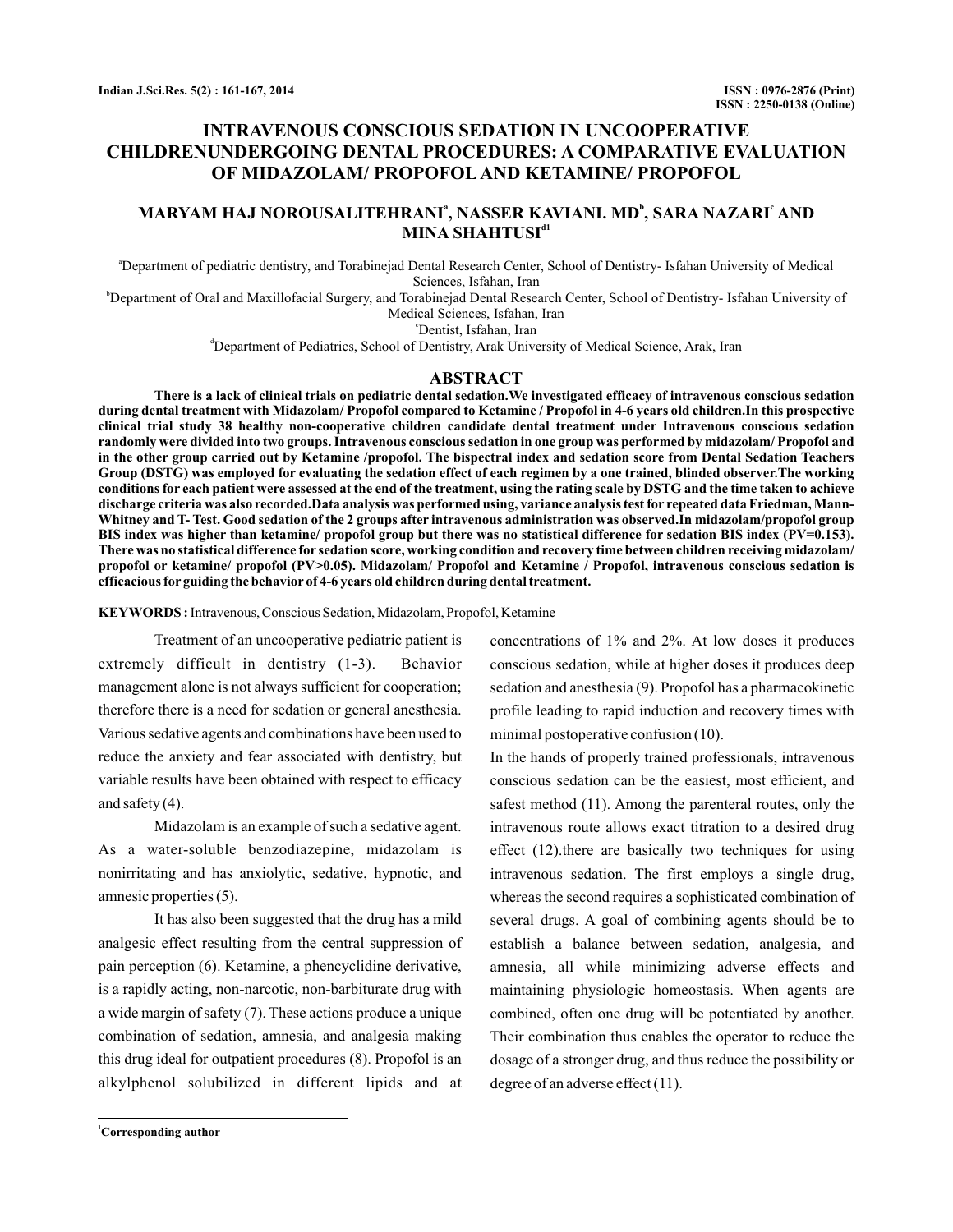#### **NOROUSALITEHRANI ET AL. : INTRAVENOUS CONSCIOUS SEDATION IN UNCOOPERATIVE...**

The bispectral index (BIS) system uses processed electroencephalographic signals to measure sedation on a unitless scale from 0 to 100 (with 0 indicating coma and 100 indicating normal). The BIS has been validated with children undergoing general anesthesia in the operating room (13-17).

Outside the operating room, McDermott et al (18) found the BIS monitor to correlate well with the University of Michigan Sedation Scale and to be a valid measure of the level of sedation.

Unfortunately; very little study existed in combination of drugs in intravenous conscious sedation pediatric dentistry. The goal of this study is to evaluate the efficacy of combination Midazolam and Propofol versus combination of Ketamine and Propofol in 6-8 years old children during intravenous conscious sedation dentistry.

## **MATERIALSAND METHODS**

This prospective, randomized, double-blind, clinical trial study was approved by the Research Ethics Board of the Isfahan University of Medical Sciences. The parents were asked to sign a written informed consent after being informed about the aims, procedures, risks, and benefits of the study.

#### **Sample**

38 patients referred from pediatric dental services to dental sedation clinic selected. This trial was performed in operating room at the School of Dentistry, Isfahan University of Medical Sciences, Isfashan, Iran.

Patients who meet any of the following criteria were included in this study: 1) children who are 4 to 6 years of age, 2) children who are ASAI, 3) no mental or physical deficiency,4) Frankel Rating 2: Negative (Reluctance to accept treatment, uncooperativeness, some evidence of negative attitude but not pronounced, sullen, withdrawn) (19), 5) children who need any dental treatment except extraction on the posterior region of the upper jaw. Exclusion criteria were known allergy to Midazolam, Ketamine, Propofol and/or lidocaine or a history of serious adverse events with these drugs, parent's refusal, medical complications during treatment and a history of Spontaneous pain of the posterior maxillary teeth due to severe infection.

# **Study Procedure**

All the children were examined by anesthesiologist and received similar directions. The children divided into two groups by stratified random selection method .After taking the weight, the patient was transferred to the operating room and catheterized on the hand by the means of an Angiocath 22 gauge catheter (Mediplus, India) and received either of the following two regimens:

1. In group Midazolam/ Propofol (n=18): Sedation was introduced with a single bolus of i.v. midazolam(Tehran Chemie Pharmaceutical co, Iran) 0.05 mg /kg, followed by infusion of propofol (Dongkookpharma Co, Korea)0.5 mg /kg /h up to the end of the procedure.

2. In group Ketamine / Propofol (n=18): Sedation was introduced with a single bolus of i.v.ketamin (Rotex Medical, Germany) 0.5 mg /kg , followed by infusion of propofol(Dongkookpharma Co, Korea) 0.5 mg /kg /h up to the end of the procedure.

All patients monitored with pulse-oxymeter which shows respiratory rate, heart rate, saturation and blood pressure. Any incidence of desaturation or hypotension was managed by giving oxygen through nasal prong or fluids and vasopressors, respectively, while excluded from study.

Dental treatment was performed by one pediatric dentist who was blinded to study drugs. All children received 2% lidocaine with 1:80.000 epinephrine as local anesthetic (Daroupakhsh®, Iran), at a maximum dose of 4.4 mg/kg, for maxillary infiltration. In the recovery room children were monitored until they met the discharge criteria (11): cardiovascular function and airway patency satisfactory and stable, child easily arousable and with protective reflexes intact, child could talk, child could sit up unaided, child met the pre-sedation level of responsiveness as closely as possible and adequate state of hydration. Time taken to achieve these criteria was noted as recovery time.

On the day after the dental sedation treatment, a member of research tem called the accompanying adult of each children to find out about any adverse event.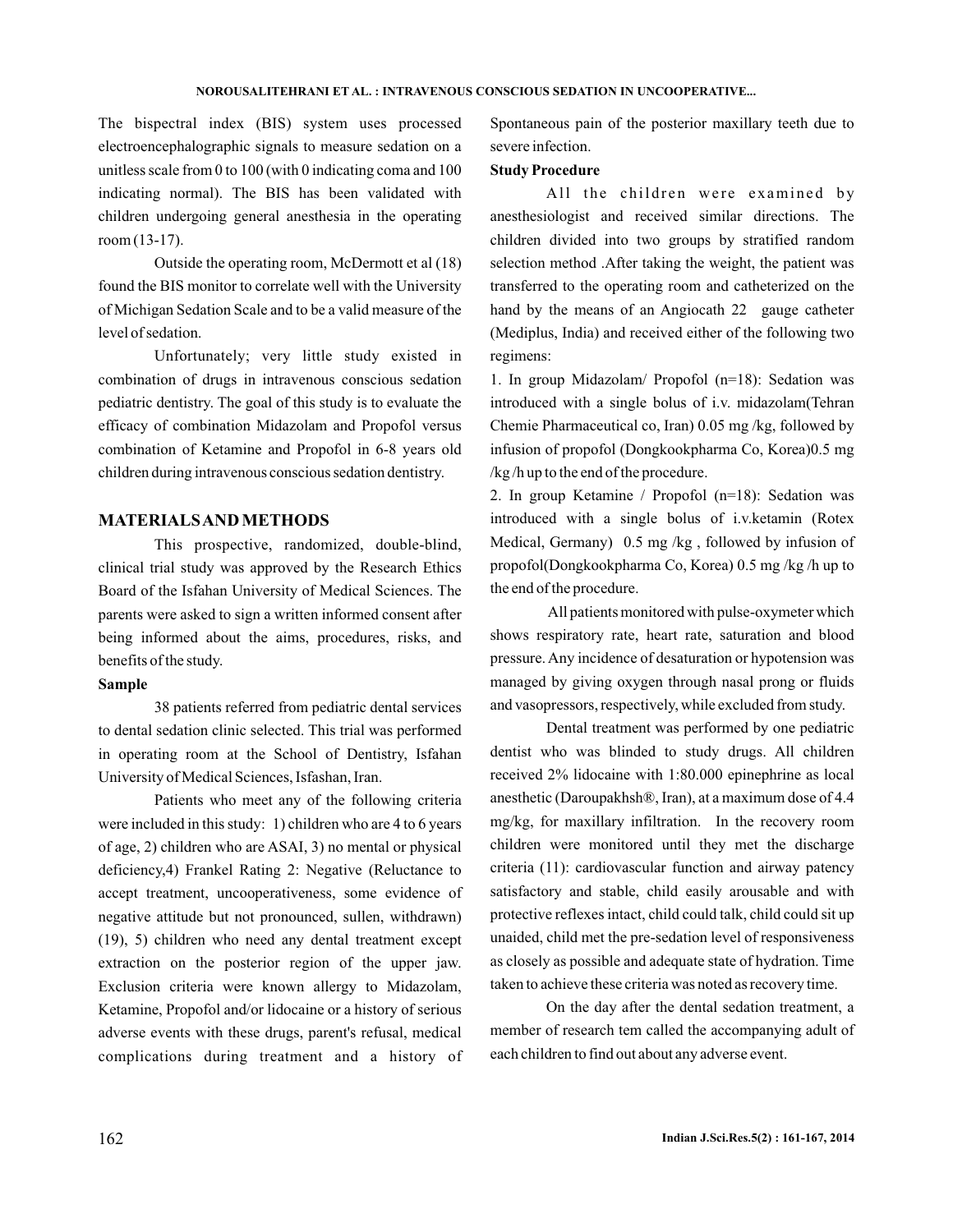## **Measurement**

The sedation and operating conditions, was assessed by one trained, blinded observer throughout the treatment using a sedation score and assessment of operating conditions adapted from Dental Sedation Teachers Group (DSTG), as used elsewhere(20).

In this measurement, the sedation scoring is,  $1 =$ fully awake and oriented, 2=drowsy, 3=eyes closed, responds promptly on verbal command, 4= eyes closed, rousable on mild physical stimulus, 5= eyes closed, unrousable on mild physical stimulus. A sedation score was assessed at the following moments during the treatment: 5 minutes after beginning of the sedation, 15, 30 and 45 minutes after beginning of the dental operation. The observer was instructed to report the highest sedation score in each assessment moment. Another observer recorded the BIS scores (Aspect Medical System, Inc, USA) at the same times.

At the end of the treatment, the working conditions assessed by: 1=patient fully cooperative with optimum degree of sedation (good), 2= minimal interference from patient due to over/under sedation (fair), 3=operating difficult due to over/under sedation (poor), 4=action taken (impossible). And the time taken to achieve discharge criteria was also recorded as recovery time.

## **DataAnalysis**

Using the Mann-Whitney U test, the difference in

the sedation score was evaluated.

Data analysis was performed using variance analysis test for repeated data, Friedman and T-Test.The minimum P-value for being meaningful was assumed 0.05 and for the confidence coefficient it was assumed 95%.

#### **RESULTS**

38 subjects including 17 girls (44.7%) and 21 boys (55.2%) included in this study. The mean age of patient's was  $5.34 \pm 0.71$ . There were no differences between the participant's average age, sedation time and sex between 2 groups using T-test (Table-1).

Average BIS index in the midazolam/propofol group5 minutes after beginning of the sedation was 84.79±4.63 which revealed an increase during sedation and finally reached 89.43±2.76. The ketamine/ propofol group had an average BIS index 83.16±5.65, which increased to 87.83±3.25, 45 minutes after beginning of the sedation (diagram 1 and table 2). In midazolam/propofol group BIS index was higher than ketamine/ propofol group in all four stage, but there was no statistical difference for sedation BIS index between children receiving midazolam/ propofol or ketamine/ propofol usingthe variance analysis test for repeated data(PV=0.153). In both groups, the average BIS index had a statistically meaningful increase in all 4 stages usingthe variance analysis test for repeated data (P<0.05).

Mean sedation score in the midazolam/propofol

| Group | Age             | Male | Female   | <b>Sedation Time</b> |
|-------|-----------------|------|----------|----------------------|
| m/p   | 5.214071        |      |          | $38.42\pm 6.46$      |
| K/D   | $5.47 \pm 0.71$ |      |          | $36.32 \pm 7.78$     |
| nv    | 0.68            |      | $0.08\,$ | 0.37                 |

**Table 1: Average Age, Sedation Time and Sex in Study Groups.**

|              | Average BIS      | AverageBIS       | Average blood    | Average BIS        |           |
|--------------|------------------|------------------|------------------|--------------------|-----------|
| Group        | index after 5    | index after 15   | BIS index 30     | index 45 minutes   | P-value   |
|              | minutes after    | minutes after    | minutes after    | after beginning of |           |
|              | beginning of     | beginning of the | beginning of the | the dental         |           |
|              | the sedation     | dental operation | dental operation | operation          |           |
| midazolam/pr | $84.79 \pm 4.63$ | $86.95 \pm 4.46$ | $88.67 \pm 2.74$ | $89.43 \pm 2.76$   | P < 0.001 |
| opofol       |                  |                  |                  |                    |           |
| ketamine/    | $83.16 \pm 5.65$ | $83.79 \pm 3.29$ | $87.16 \pm 3.53$ | $87.83 \pm 3.25$   | $P=0.004$ |
| propofol     |                  |                  |                  |                    |           |

**Table 2: Average BIS Index in Different Stages of Study**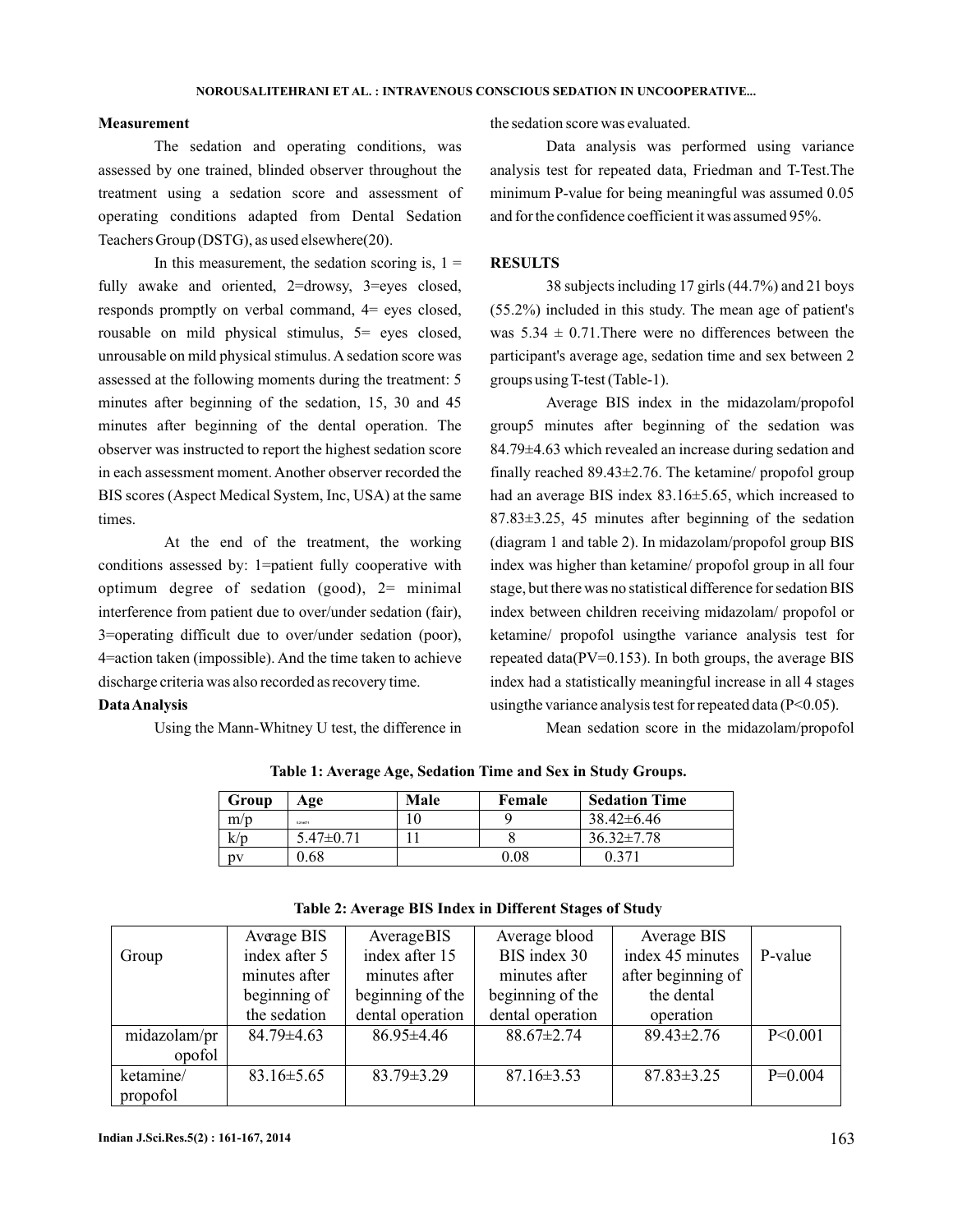

**Table 3 : Mean Sedation Score in Different Stages of Study.**

|            | Mean          | Mean           | Mean sedation | Mean sedation |           |
|------------|---------------|----------------|---------------|---------------|-----------|
|            | sedation      | sedation       | score 30      | score 45      |           |
| Group      | score after 5 | score after 15 | minutes after | minutes after | P-value   |
|            | minutes       | minutes after  | beginning of  | beginning of  |           |
|            | after         | beginning of   | the dental    | the dental    |           |
|            | beginning     | the dental     | operation     | operation     |           |
|            | of the        | operation      |               |               |           |
|            | sedation      |                |               |               |           |
| Midazolam/ | 3.05          | 2.32           | 2.28          | 1.86          | $P=0.001$ |
| propofol   |               |                |               |               |           |
| Ketamine/  | 3.11          | 2.37           | 2.2           | 1.8           | $P=0.012$ |
| propofol   |               |                |               |               |           |

group 5 minutes after beginning of the sedation was 3.05, which revealed a decrease during sedation and finally reached1.86. The ketamine/ propofol group had a sedation score 3.11, which decreased to 1.8, 45 minutes after 45 minutes beginning of the sedation (table3). In both groups, the mean sedation score had a statistically meaningful decrease in all 4 stages using the Friedman Test (P<0.05). Mann-Whitney Test, showed that there was no statistical difference for sedation score between children receiving midazolam/ propofol or ketamine/ propofol in all 4 stage  $(PV>0.05)$ .

To assess the impact of sedation appointments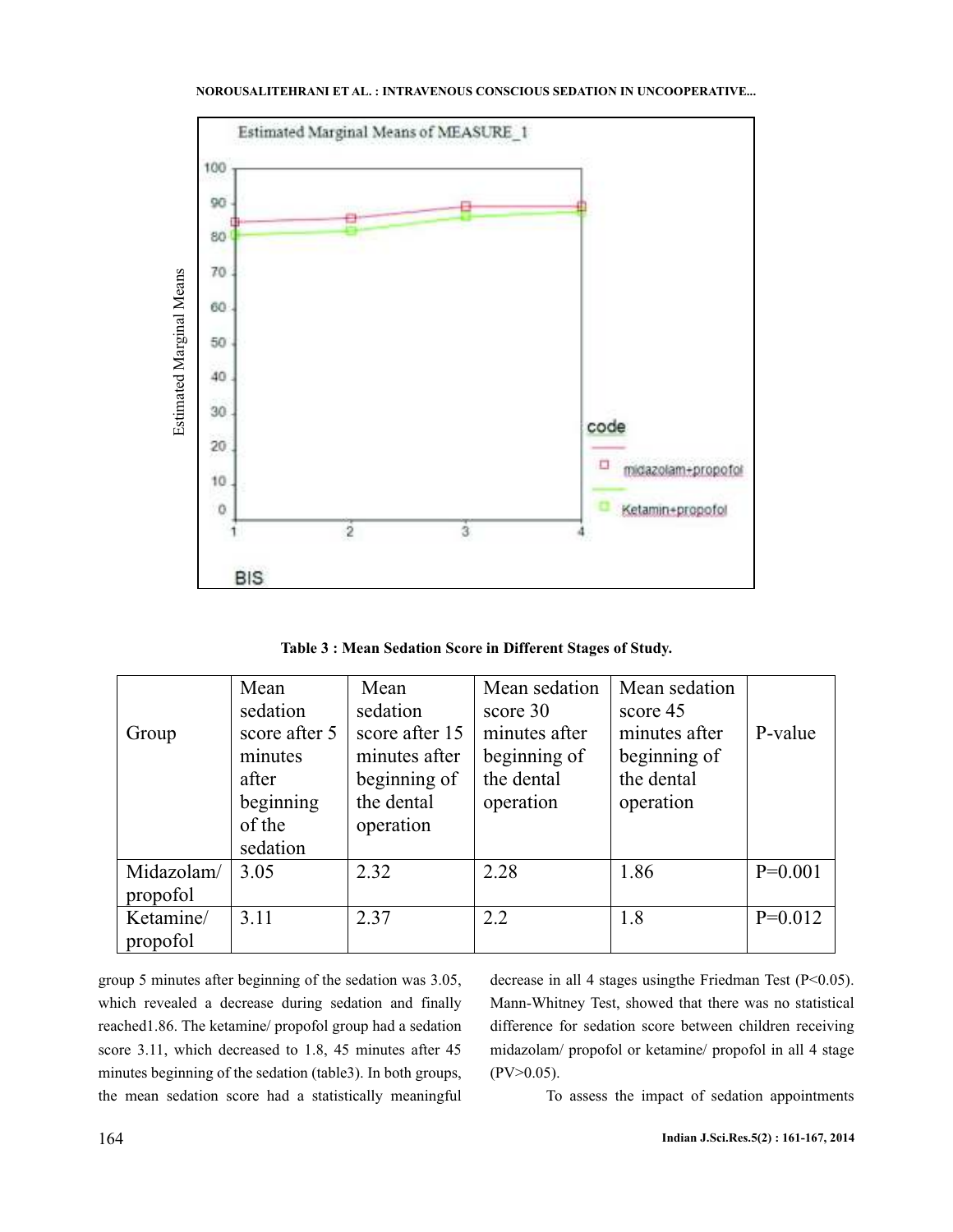onworking conditions, a Mann-Whitney analysis was used. No significant relationship was found betweenworking conditions and sedation regimens using Mann-Whitney test  $(P = 0.639)$ .

The mean recovery time from the administration of drugs was  $31.84 \pm 8.368$  minutes for midazolam/ propofol and  $32.11 \pm 7.325$  minutes for ketamine/ propofol.There was no statistical difference for recovery time between children receiving midazolam/ propofol or ketamine/ propofol by using T-Test (PV=0.918).

Neither psychotomimetic effects nor other adverse events, such as vomiting, excessive sleepiness, paradoxical reaction and respiratory depression, were observed while the child was in dental office and recovery room.

## **DISCUSSION**

There is a growing need for the use of sedative drugs in controlling highly uncooperative pediatric dental patients, which could rise cooperation and ease dental procedures. According to the results of this study, the rate of successful sedation during dental treatment with either routes of midazolam/propofol administration was the same as ketamine/ propofol. Midazolam is widely known as an effective sedative agent for many medical and dental procedures (21-28).Rai Ket al. studied (29) the efficacy and safety of conscious sedation, using intravenous short acting group of drugs (midazolam, propofol and ketamine) in uncooperative children. Result showed that propofol was highly effective in terms of onset of sedation, although increased body movements and crying, pain on injection and intermittent cough was observed as the main side effects of the drug. Midazolam showed the longest duration of action, but was not very effective in terms of treatment completion due to increased movements and crying. Maximum cooperation during the procedure was obtained with ketamine and no adverse effects were encountered. They preferred ketamine and recommended future evaluation of ketamine in combination with other sedatives. In our study, BIS index in K/P group was lower than M/P group in all four stage, that is showed, the children received K/P were more sedate than M/P, but there was no statistical difference for sedation BIS index between children

receiving midazolam/ propofol or ketamine/ propofol .

Arya VS et al. (30) evaluate and compare the efficacy and safety of Propofol and Midazolam as Intravenous sedative agents in the management of uncooperative children belonging to age group 2-5 years. The results showed both agents to be effective sedative agents, for short pedodontic procedures with minimal side effects. Shah A et al. (31) compared, ketamine/propofol with ketamine alone for pediatric, orthopedic procedural. The result showed that combination of ketamine and propofol produced slightly faster recoveries while also demonstrating less vomiting, higher satisfaction scores, and similar efficacy and airway complications.in our study, the recovery time in K/P was slightly longer than M/P, but there was not any statistical difference between two groups. It showed that for decrease recovery time of ketamine we can use it with propofol

Hosey MT et al. (32) evaluated Propofol intravenous conscious sedation for 34 anxious children in a specialist paediatric dentistry unit.in this study, Thirty-two children successfully accepted operative dental care on their first visit, they received a mean total dose of 146.25 mg of propofol (range 10 mg to 356 mg); in relation to body weight, the mean was 2.5 mg/kg (range 0.2-5.4 mg/kg).Alexopoulos E et al. (33), evaluated on two separate child sedation cohorts; one undergoing propofol intravenous sedation (IVS) and the other, nitrous oxide inhalation sedation (IS) in respect to changes in dental anxiety and subject characteristics. There were significant anxiety reductions within each procedure ( $p < or = 0.001$ ) but there was no significant difference in the reduction of the self-reported anxiety scores between two procedure. The observed behavior was good for both cohorts. Finally they concluded that, Propofol target-controlled intravenous sedation and nitrous oxide inhalation sedation were similarly efficacious at anxiety reduction in referred dentally anxious children and further propofol conscious sedation studies are required. Veerkamp JS et al. (34), studied dental treatment of 19 toddlers under intravenous propofol sedation. Results suggested that sedation is difficult to achieve in young children. Recommendations for further research are made. In our study the use of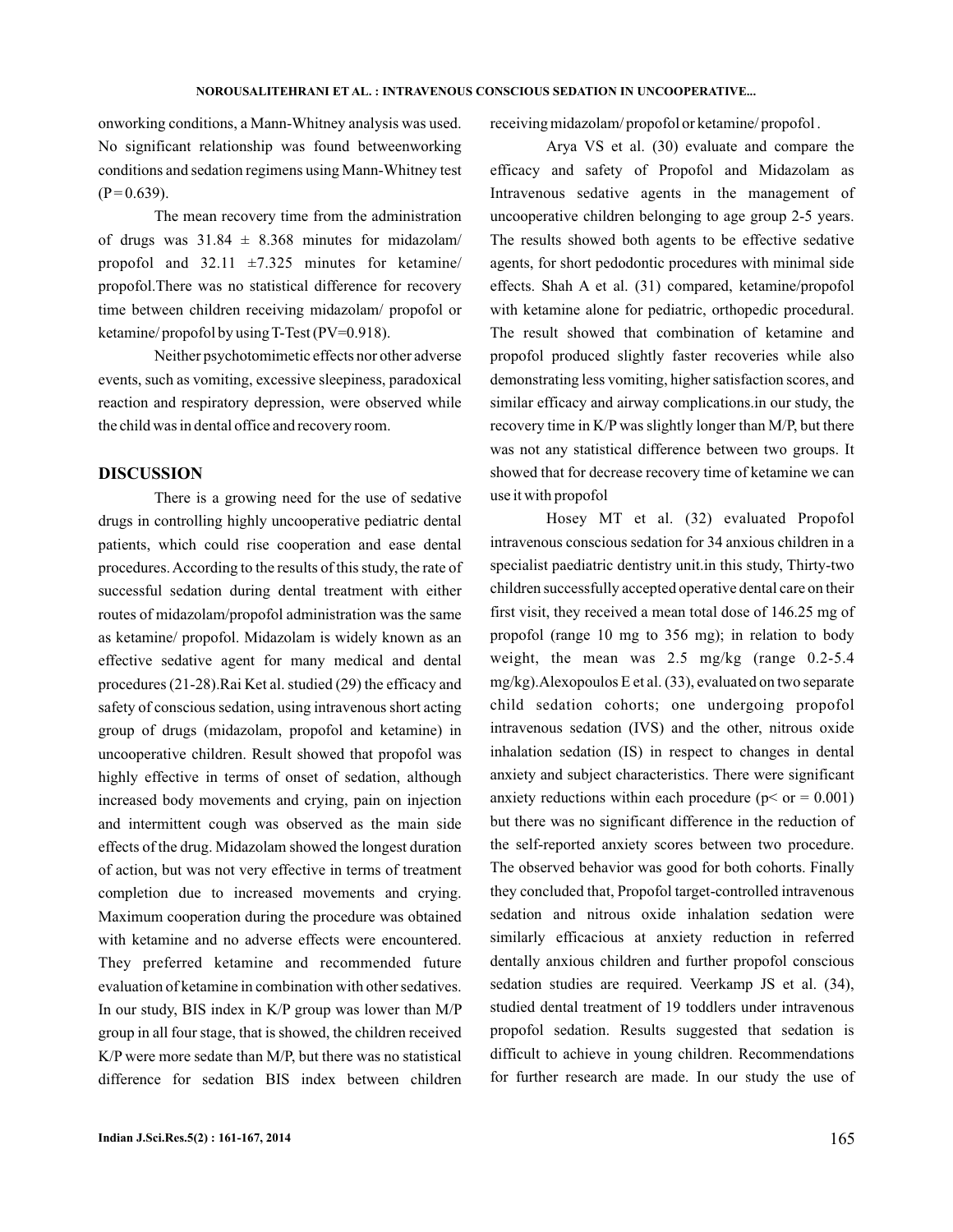## **NOROUSALITEHRANI ET AL. : INTRAVENOUS CONSCIOUS SEDATION IN UNCOOPERATIVE...**

propofol was good for sedation of uncooperative children and we have no adverse effect of it.our finding support the use of Midazolam/ Propofol and Ketamine / Propofol, intravenous conscious sedation for guiding the behavior of children 4 to 6 years of age, undergoing dental treatment. The use of K/P was slightly better that M/P, but there were any statically differences. Further pragmatic studies with larger sample size are required to clarify the costeffectiveness and safety of these procedures.

# **ACKNOWLEDGMENT**

The authors are grateful of all the staffs of Torabinejad research center, operating room and research department of Isfahan School of Dentistry.

# **REFERENCES**

- Agudelo S. C., Mencía S., Faro A., Escudero V., 2012. [Continuous propofol perfusion in critically ill children]. Med Intensiva. 2012 Aug-Sep; 36(6):410-5. Epub Jan 13. Spanish.
- Alexopoulos E., Hope A., Clark S.L., McHugh S., Hosey M.T., 2011. A report on dental anxiety levels in children undergoing nitrous oxide inhalation sedation and propofol target controlled infusion intravenous sedation. May; 57(5): 425-3
- Arya V. S. and Damle S. G., 2002. Comparativeevaluation of Midazolam and Propofol as intravenoussedativeagents in the management of uncooperativechildren. 2002 Mar; 20(1):6-8.
- Bannister C. F., Brosius K. K., Sigl J. C., Meyer B. J., Sebel P. S., 2001. The effect of bispectral index monitoring on anesthetic use and recovery in children anesthetized with sevoflurane in nitrous oxide. PediatrAnesth. 92 :877-881
- Bui T., Redden R. J., Murphy S., 2002. A comparison study between ketamine and ketamine-promethazine combination for oral sedation in pediatric dental patients. AnesthProg winter; 49(1):14-8.
- Campbell R. L., Ross G. A., Campbelt J. R., Mourin A. P., 1998. Comparison of oral choral hydrate with intramuscular ketamine, meperidine, and promethazine for pediatric sedation preliminary report.AnesthProg. 1998; 45:4650.
- Cathers J. W., Wilson C. F., Webb M. D., Alvarez M. E., Schiffman T., Taylor S., 2005. A comparison of two meperidine/hydroxyzine sedation regimens for the uncooperative pediatric patient. Pediatr Dent. ; 27:395-400.
- Chen J.W., Seybold S. V.,Yazdi H., 2006.Assessment of the effects of 2 sedation regimens on cardiopulmonary parameters in pediatric dental patients: A retrospective study. Pediatr Dent.; 28:3506.
- Coulthard P., Rood J. P., 1993. Objective measurement of the analgesic effect of midazolam in humans. AnesthProg; 40:35-38.
- Davidson A. J., Auble S. A., Sullivan L. J., Laussen P. C., 2000. The bispectral index in infants and children [abstract]. PediatrAnesthesiol.;93(3A) :A1283.
- Denman W. T., Swanson E. L., Rosow D., Ezbicki K., Conners P. D, 2000. Rosow CE. Pediatric evaluation of the bispectral index (BIS) monitor and correlation of BIS with end-tidal sevoflurane concentration in infants and children. Anesth Analg. 90:872-877.
- E. R, Donald. Mc, Avery. D. R., 2011. Dentistry for child and adolescent.USA:Mosby Louis; P.31.
- E. R, Donald. Mc, Avery. DR.Dentistry for child and adolescent.USA:Mosby Louis;2011. Ch 14.P253- 276.
- Gustafsson A., Broberg A., Bodin L., Berggren U., Arnrup K. Dental behaviour management problems: The role of child personal characteristics. Int J Paediatr Dent. 2010; 20:24253.
- Gustafsson A., Broberg A., Bodin L., Berggren U., Arnrup K., 2010. Dental behaviour management problems: The role of child personal characteristics. Int J Paediatr Dent. ; 20:24253.
- Hosey M. T., Makin A, Jones R. M., Gilchrist F., 2004. Propofol intravenous conscious sedation for anxious children in a specialist paediatric dentistry unit. Jan; 14(1):2-8.
- Ingersoll B., 1982. Behavioral Aspects in Dentistry. New York,Appleton-Century Crofts; 107-127.